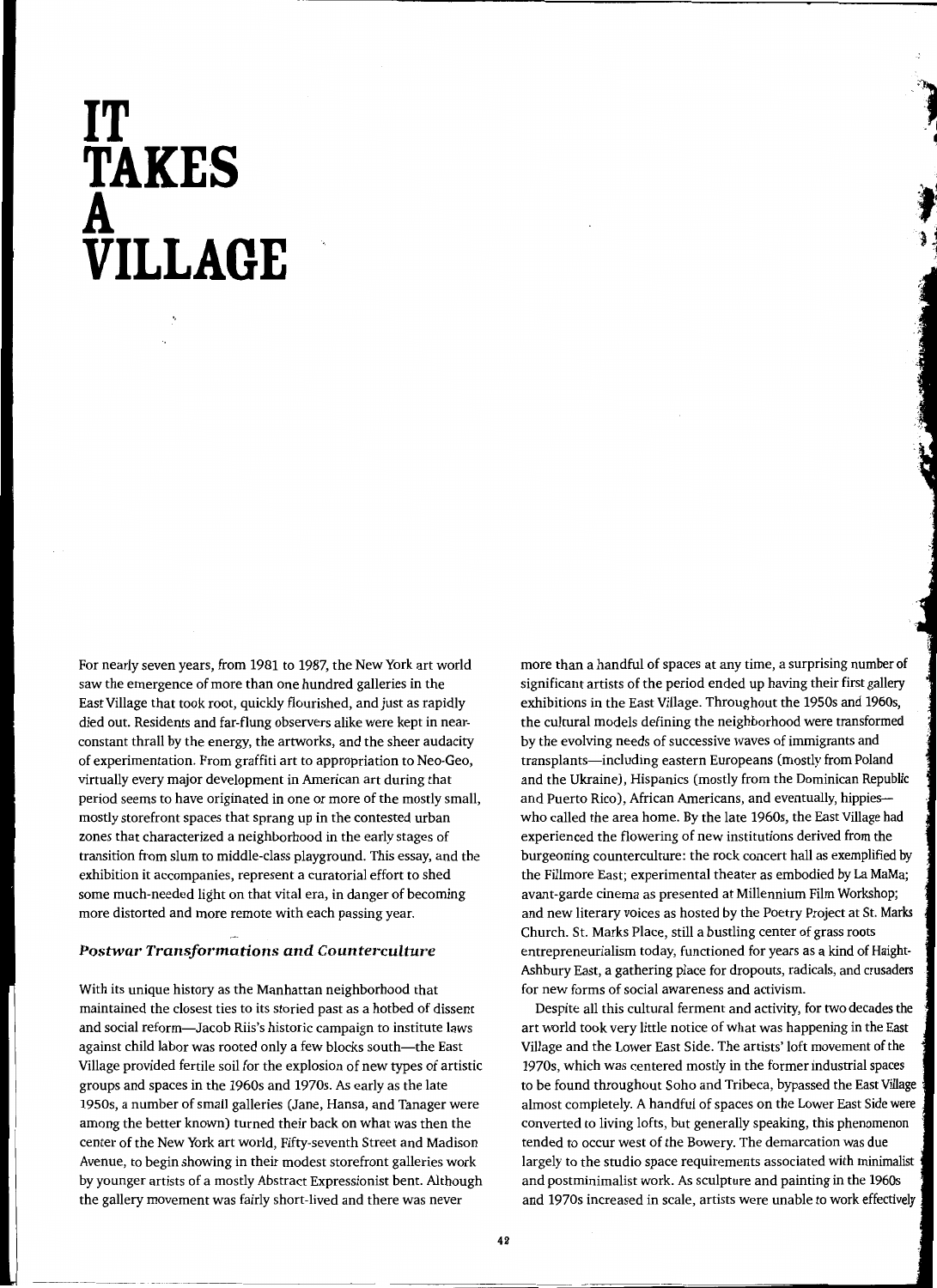

**n** studio spaces the size of Manhattan or Brooklyn apartments, and therefore sought out larger industrial spaces. However, because East Side had always been more of a residential than industrial heighborhood, and was developed to house a primarily working**class**, immigrant population, relatively few of its buildings contained paces large enough to accommodate the ambitious scale of the ewest art movements.

That isn't to say that the East Village in the 1960s and 1970s in any way lacking an artistic intelligentsia. On the contrary, the steady influx of musicians, actors, and writers had been receded by a handful of painters who had discovered and leveloped the few loft-size spaces available in the neighborhood, Larry Rivers's vast floor-through loft on Thirteenth Street Milton Resnick's modified garret on Chrystie Street. This set ihe stage for artists such as Peter Hujar, Helio Oiticica, Jack Smith, lnd Paul Thek, who moved into the bohemian zone south of lourteenth Street and east of the Bowery. Since most of these lrtists tended to see themselves as outsiders anyway, their relative istance from the art world's established center was considered, f anything, a plus. Certainly these four artists shared a certain ntipathy toward the mainstream art community, insofar as they arely if ever exhibited their work, preferring to enjoy a cultlike tatus within a much more rarefied group of friends and like-minded ontemporaries. Not surprisingly, each of them was also gay, though born to a postwar generation that was not inclined to be vertly political about it. In this sense, the East Village represented form of respite from the demands of being a full-time artist, **h**ile enabling those who wished it a chance to flourish within lively and engaged community.

#### *Punk and the Rise of Club Culture*

The first development to draw worldwide attention to the East Village was the launch of punk rock music in the mid-1970s at an unassuming Bowery music club called CBGB, owned and run by Hilly Crystal, an unlikely patron of new musical forms. Bands that would soon go on to enjoy worldwide success-among them the Ramones, Talking Heads, and Blondie-enthralled their first audiences at CBGB. Curator Diego Cortez, who in 1981 would organize the epochal *New York/New Wave* exhibition at P.S. 1 Contemporary Art Center, was at the fore of the sea change, immersing himself fully in the music scene while continuing to observe its impact on the many visual artists who began to gravitate to the Bowery and beyond in search of signs of a broader cultural transformation. The impact of punk and (slightly later) new wave was far greater than anyone had anticipated, and it helped to usher in an era in which nightlife was the defining aspect of New York City's self-image. Studio 54 had already accomplished a similar feat during the disco era, but punk music provided club culture with a new aggressive, militant edge. Punk also stressed the do-it-yourself possibilities that came to personify a city virtually on the,brink of bankruptcy, and in which ordinary street crime had reached epidemic proportions. Visual artists constituted a key sector of the audience for these new musical forms; in fact, many artists, including Jean-Michel Basquiat, Alan Vega, and Nancy Arlen, formed their own bands. More important, the influence of the punk movement could soon be clearly detected in the studio practices of these and other artists.

Two very different clubs from the late 1970s and early 1980s became harbingers of the new social paradigms that would define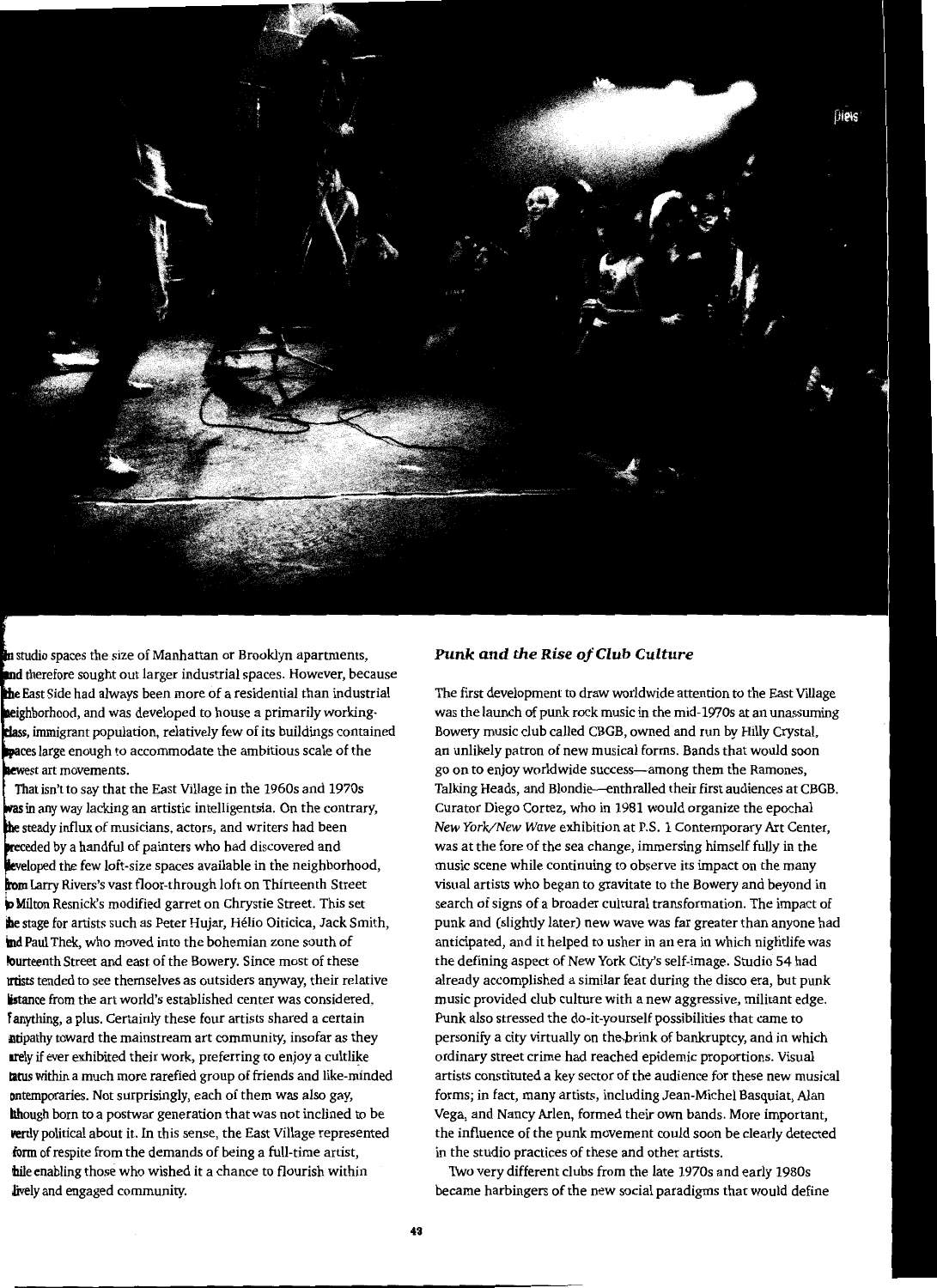

confrontations in the weeks that followed, city officials finally gave the artists the Rivington Street space, which became ABC No Rio, as a rent-free, permanent home, and the Lower East Side finally had its own place in which artists could show their work and congregate.

*As* fundamental as CoLab's and CRES's high-profile, group-initiative lobbying and other activities were in establishing the neighborhood as a stronghold of new art, such developments also deserve to be considered in light of other more or less concurrent initiatives. Of particular interest here is the squatter/ garden movement, best embodied by Adam Purple's Garden of Eden, which thrived from the late 1970s through the late 1980s, when it was bulldozed for neighborhood development, over the protests of numerous residents. Although Purple was an ecological activist who conceived his garden not as a signature artwork but as a working tool for the community, his idealistic visual contribution to local street life became, for many residents (this writer included), a symbol of the ways in which the obvious drawbacks of the Lower East Side (poverty, drugs, inadequate housing and services) also provided an opportunity for creative spirits who didn't mind bypassing the system altogether.

Because of its quasi-utopian, semi-anarchic leanings, such collective initiatives as the Rivington School's early 1980s transformation of an empty lot on Ludlow Street into an ongoing sculpture park owe as much to the Garden of Eden example as to CoLab. In the Rivington School formula, numerous collaborators would work together on

the same large-scale assemblage sculptures, as well as co-organize performance-events that were determinedly nonhierarchical in their unstructured format. Because they were not, strictly speaking, legally sanctioned, such gestures were partly intended to point out the deficiencies of a system that provided no outlet for the cultural producers of the district and was barely able to keep the streets free of the open-air drug trade. Nonetheless, artists whose work would soon find a place in the highly variegated East Village milieuincluding Linus Coraggio, David Finn, Ann Messner, the collective Avant, and Ted Rosenthal-first made themselves known to many viewers by way of guerrilla-like installations in the streets and empty lots of the Lower East Side.

North of Houston Street, the situation for smaller nonprofits was considerably more advanced. Community-oriented spaces such as Kenkeleba House and Charas/El Bohio consistently showcased boundary-pushing art and performance in the neighborhood, with a particular focus on the special racial and ethnic diversity of the neighborhood. Their programs augmented those of later arrivals such as P.S. 122 Gallery, which operated from the back of the performance space and visual artists' studios in the same building, and Bullet Space, a former squat that continues to function largely as an exhibition (and later publishing) cooperative based on the fair distribution of profits among its members. One critical factor that made the East Village a far superior launching pad for the new gallery movement than its mirror image below Houston Street was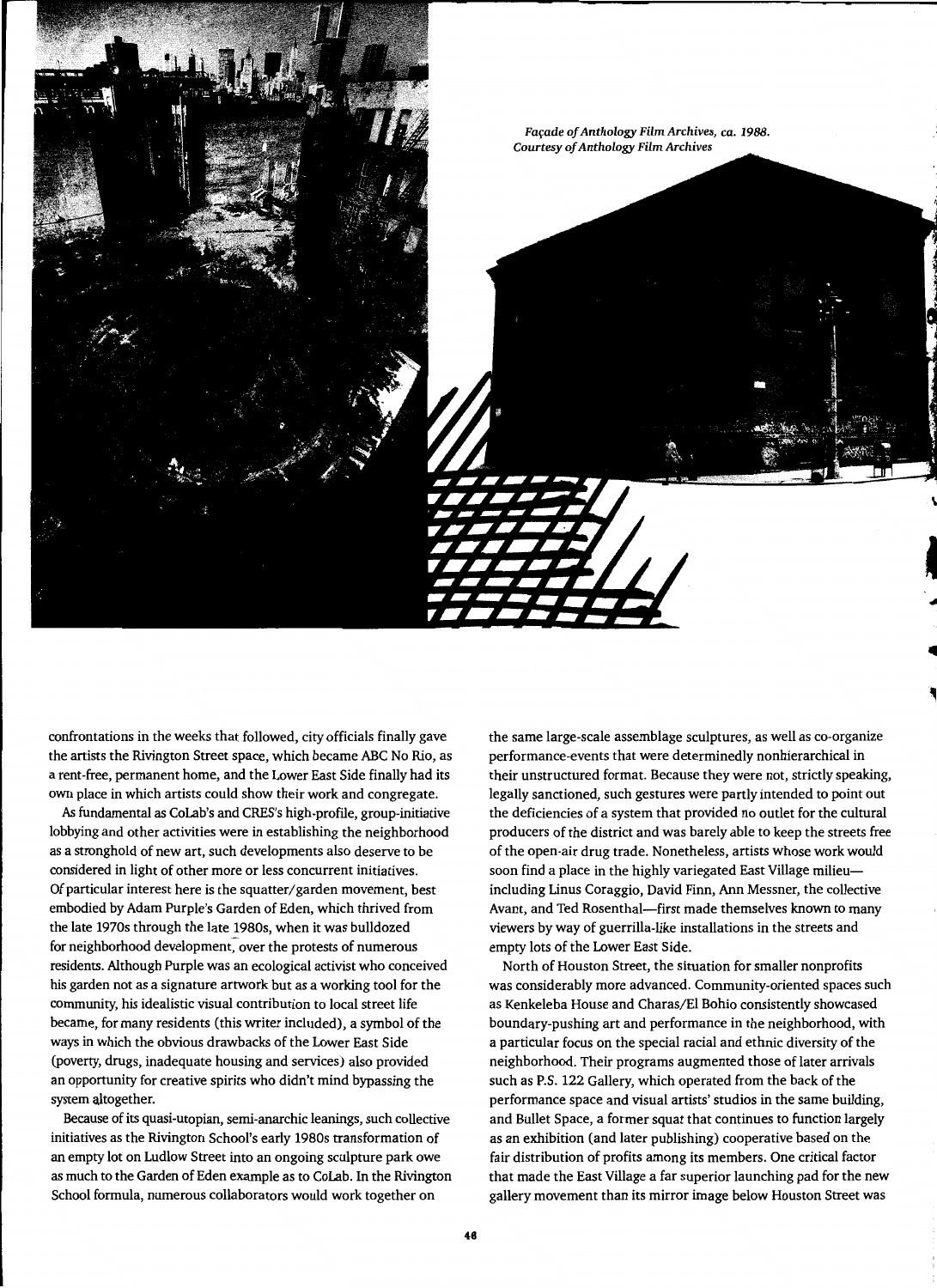the prior existence of locally supported, artist-driven initiatives. La MaMa, Danspace Project, Poetry Project at St. Marks Church, Third Street Music Settlement, and Anthology Film Archives, with their roots in artist-generated neighborhood initiatives, had either become or were on the cusp of becoming full-fledged cultural institutions. The early 1980s also saw a flourishing of younger venues for the presentation of work in a variety of media, ranging from the New Cinema on St. Marks Place (cofounded by Becky Johnston and Jim Jarmusch) to the Nuyorican Poets Cafe to the cutting-edge performance programs at P.S. 122 and (later) Dixon Place, all of which provided an important social context for the explosion of art galleries in those years.

There was a pronounced atmosphere of increased cultural contact among groups that would have otherwise been estranged by differences in class, race, and/or ethnicity. The highly influential artists' collective Group Material, whose membership fluctuated but whose best-known participants were Doug Ashford, Julie Ault, and Tim Rollins, began in 1979 to operate out of a 600-square-foot storefront on East Thirteenth Street. One of its earliest strengths, which became a hallmark of its later practice, was its tendency to open its activities up to people who were not necessarily artists and to projects that were not necessarily art, including collaborations with the mostly Hispanic residents of its block. Also nearby (at Lafayette and Bleecker) was PADD (Political Art Documentation and Distribution), begun in 1979 as more of a clearinghouse for information related to political issues but also occasionally functioning as an exhibition space. In short, many of the underlying principles of the multicultural society that were to form such an important part of the culture wars of the ensuing decade had already been set in motion by the East Village's capacity to manifest and project a far scrappier and more idiosyncratic view of American society than that being promoted by the policies of Reagan's first -term administration.

The rapid growth of artists' cooperatives in the neighborhood at the end of the 1970s, along with the sheer volume of public interest in punk and its offspring, helped to lay the foundation for the art -plusnightlife formula that would become essential to New York society



and culture in the 1980s. Although in 1980, with a few exceptions, the East Village was not yet considered a neighborhood one visited to see art, its increased significance as a destination for live music, dance, spoken word, performance art, and independent film meant that the eventual development of hybrid club-performance spacesbeginning with Life Café and Pyramid Club and reaching its apogee with 8BC, Limbo Lounge, Darinka, and dozens of other venueswas not (in retrospect anyway) such a startling development.

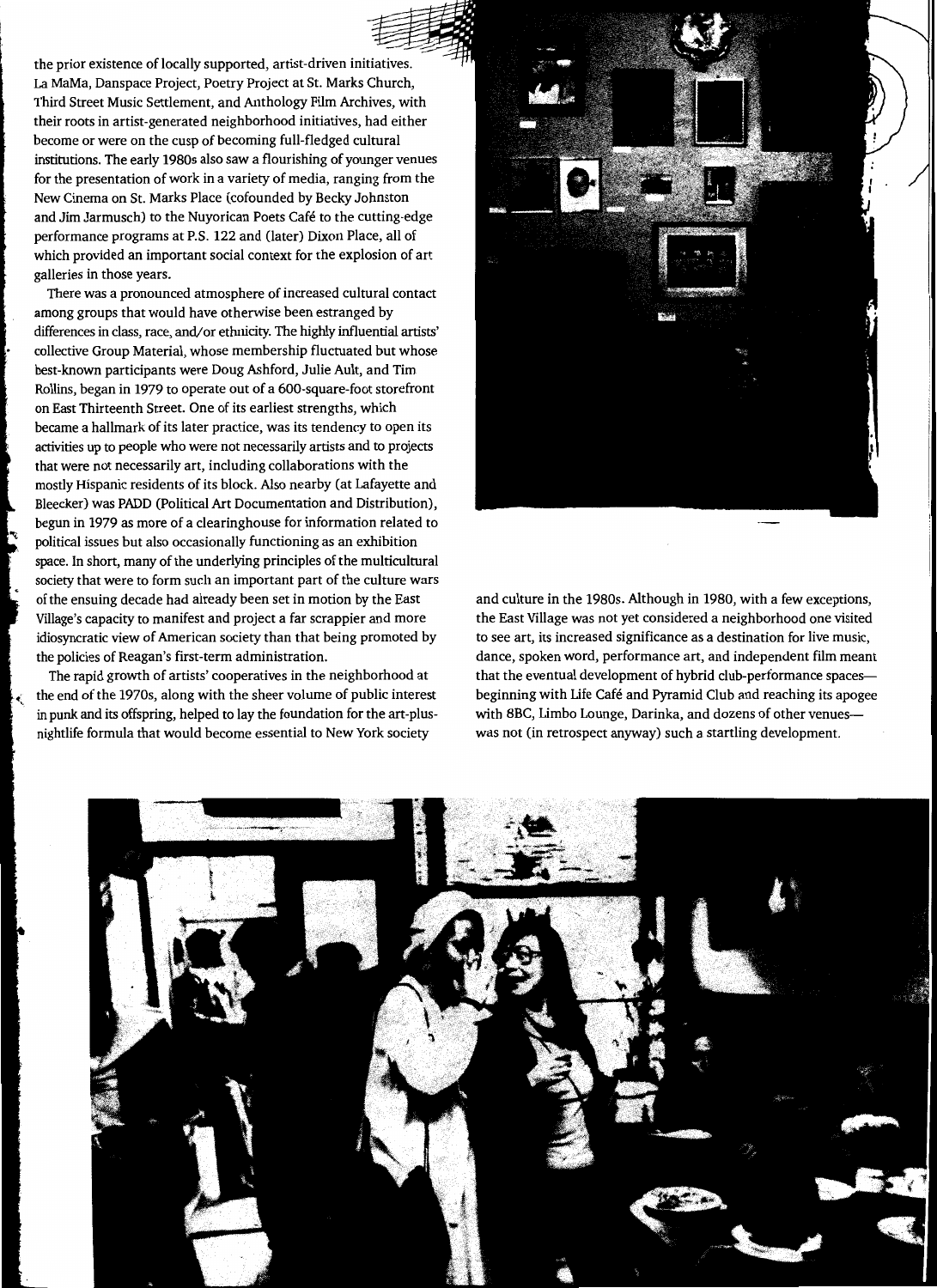*(Andrew Witten),* Zephyr, *1984. Private Collection; courtesy Charles Cowles Gallery, New York, NY. See checklist* 

*Jean-Michel Basquiat in Edo Bertoglio's* Downtown 81, *1981. ©NYBEAT FILMS, LLC-NYC 2001. See checklist* 





## **Wild Style: Hip-Hop and Graffiti Art**

One of the least understood but most inescapable facts about the East Village art scene is that the grafting of South Bronx hip-hop culture onto the East Village was the fundamental catalyst that enabled everything else to occur. Far from being a simple declaration of fact, however, this observation requires a viewpoint that, at least in principle, acknowledges the period's broad range of cultural activities-fashion, music, club life, independent film, art-as more or less equivalent in value. Considering the number of other crosspollinations taking place in the culture at large (music being the most evident), it would stand to reason that graffiti, as the visual manifestation of the hip-hop movement, would serve, inadvertently, as the flash point that forced the art world to pay attention to the East Village.

Fashion Moda, an alternative space founded by Stefan Eins and Joe Lewis in the South Bronx in 1978, was a pivotal force in this transformation, in part because it hosted the first-ever graffiti art exhibition (organized by Crash in 1979), in which participants made their works on recycled pieces of 4-by-8-foot plywood. However, Fashion Moda, which billed itself as an anti-alternative space, was founded on a mission that brought together conceptual art, street art, painting, and sculpture in a resolutely nonhierarchical context. There were, of course, a handful of gallerists of the period, from Hugo Martinez to Sidney Janis, who also served as springboards for the highly talented young artists who eventually spearheaded the East Village scene. But the serendipity that brought "train writers" from all over the city together in a commercial art gallery

environment continued with the anointing of underground actress Patti Astor and her partner Bill Stelling as best suited to spread the message to lower Manhattan.

If there is a single archetypal image from which the entire myth of the East Village gallery scene was formed, it is unquestionably the still from Charlie Ahearn's ground breaking 1981 film *Wild Style*  that shows Astor gamely joining a circle of break-dancers and doing her pseudo-debutante best to show that she is, before and above all else, a young lady with soul. Even today, the image has lost almost none of its capacity to evoke a moment in popular culture when the divides of race and class in American life could be so awkwardly, and charmingly, summed up and dispensed with. *Wild Style,* which was the first film to feature the stars of the still nascent hip-hop and break-dancing movements, had an extraordinary impact on the culture at large, but especially on the South Bronx, where these movements had germinated. For Astor and the many graffiti artists who were also featured in the movie-not least of whom were its stars Lee Quinones and Lady Pink-Ahearn's improbable plot device of a young blond maven of the downtown club scene opening a gallery to promote her new graffiti friends soon became a reality.

Ahearn had been a founding member of CoLab and, along with his wife, artist Jane Dickson, was closely involved with Fashion Moda. His brother, sculptor John Ahearn, was already active in the neighborhood at the time, and Charlie Ahearn soon found himself in the midst of some of hip-hop's most vital transitional moments, photographing performers and paving his way toward making a music documentary, a project that would eventually be scrapped in favor a film about graffiti artists and their world. Once Cortez's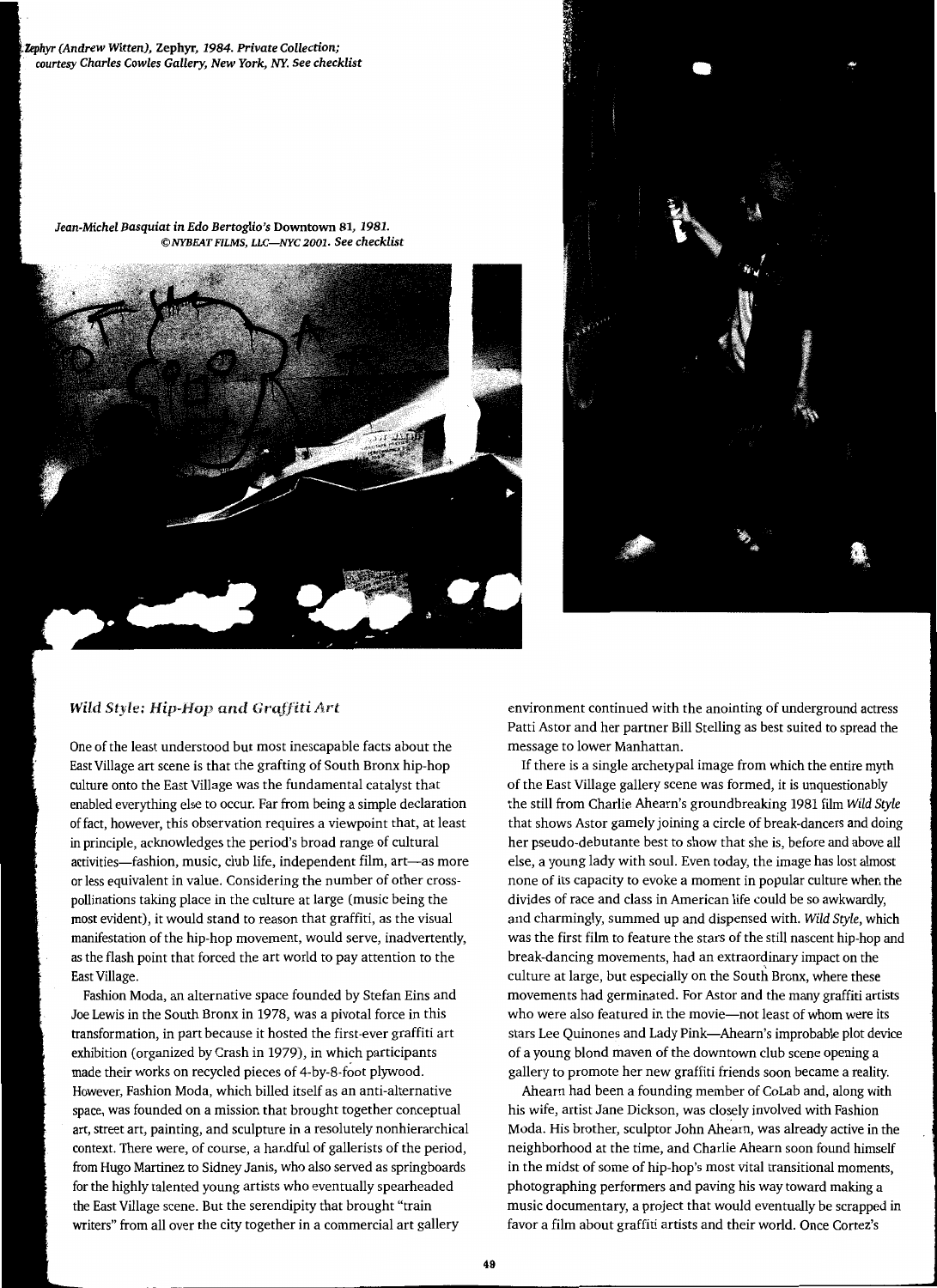"IF THERE IS A SINGLE ARCHETYPAL IMAGE FROM WHICH THE ENTIRE MYTH OF THE EAST VILLAGE GALLERY SCENE WAS FORMED, IT IS UNQUESTIONABLY THE STILL FROM CHARLIE AHEARN'S GROUNDBREAKING 1981 FILM *WILD STYLE* THAT SHOWS ASTOR GAMELY JOINING A CIRCLE OF BREAK-DANCERS AND DOING HER PSEUDO-DEBUTANTE BEST TO SHOW THAT SHE IS, BEFORE AND ABOVE ALL ELSE, A YOUNG LADY WITH SOUL."

*New York/New Wave* exhibition had established a curatorial dialogue between graffiti art and a punk sensibility, it hardly required a great leap of imagination to predict that the establishment art world might soon venture where a handful of adventurous (mostly European) collectors and dealers had already gone: into the buying and selling of graffiti as fine art. What no one could have guessed at the time was that the resulting phenomenon would trigger a series of changes, resulting in a radical transformation in how the New York art world saw itself.

If it is hard to exaggerate the transcultural allure projected by Astor's subculture adventure in *Wild Style*, it is equally difficult to overstate the complex reactions that greeted the graffiti artists once they emerged within the art world context. Since this is not the place to attempt even a brief history of the complex origins and evolution of New York graffiti art, suffice it to say that a certain degree of possibly deliberate ambiguity about what constitutes graffiti art took root almost from the inception of Cortez's P.S. 1 exhibition, when in fact, two quite distinct groups of practitioners, one of which specifically grew out of the other, came together in that summer of 1981. The first was associated with the evolution during the 1970s of the popular art of painting subway trains, beginning with the crude writing of one's "tag" on every available surface to the creation of complex multicar, multiauthor murals, which became dazzling evocations of a generation of urban youth's adamant refusal to go unnoticed. With few exceptions, these

works were produced by teenagers growing up in the city and not necessarily aiming to be professional artists. However, a partial list of those who went on to show with galleries, both downtown and abroad, includes Quinones, Crash, Daze, Pink, Futura 2000, Dondi, Phase II, Rammellzee, LA 1, and Zephyr. Painter Fred Brathwaite, who would exhibit his works under both his given name and his rap moniker, Fab 5 Freddy, was the quintessential uptown-downtown catalyst. It was Brathwaite, for example, who introduced himself to Astor after seeing a screening of Eric Mitchell's Underground USA (in which she appeared) and brought her uptown, who encouraged and helped Ahearn to make *Wild Style,* who first booked Afrika Bambaataa into East Village spots such as Club 57, and who eventually introduced Blondie singer Debbie Harry to hip-hop, resulting in the epochal song and video *Rapture.* 

The second group consists of those who were attending art school in the late 1970s and early 1980s in New York, where it would have been virtually impossible not to have encountered graffiti in its unadulterated form. For aspiring hipsters from the heartland, graffiti represented the intimidating underside of New York life-one that was, nonetheless, so visually stunning at its finest that it could not help but inspire a sense of awe toward the young daredevils who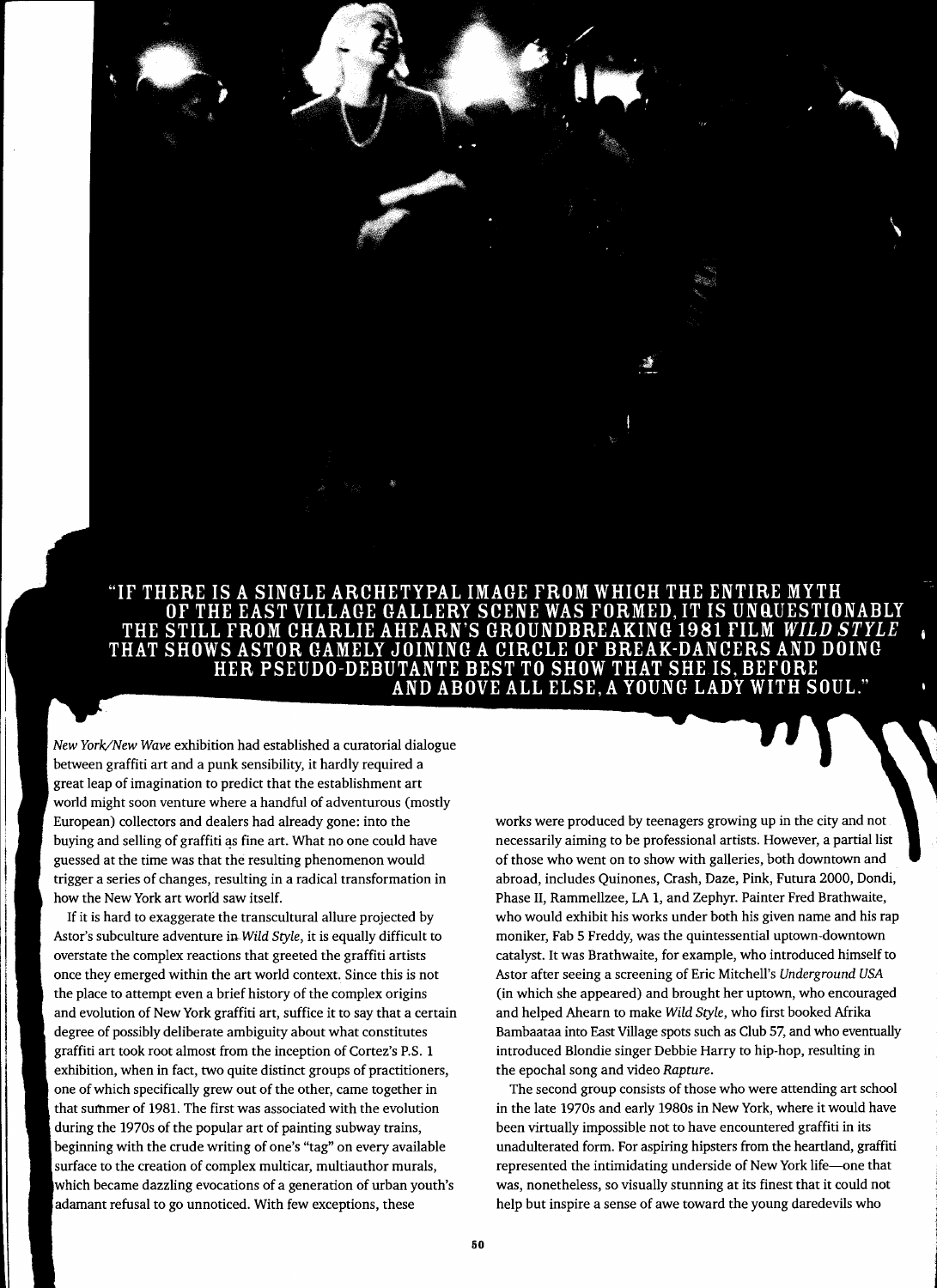would take such risks to create a work of art that many of their fellow New Yorkers (and the city government in its entirety) despised, and which would end up being painted over in a day or two. Even before the outcry over graffiti artist Michael Stewart's death, in 1981, while in the custody of MTA police, graffiti had become an outsider's cause, one that could be championed in the form of an indirect homage, which is essentially the best way to describe the early "street art" practiced by Basquiat, Haring, John Fekner, and to a much lesser degree, Scharf. Although Basquiat's now-legendary street scribblings as SAMO and Haring's formative chalk drawings on sidewalks and in subway stations were just as illegal as graffiti on trains, they engaged the urban infrastructure in a considerably more self-conscious way. For starters, both Basquiat and Haring were interested not only in having their urban interventions, which usually took place during broad daylight, documented in photographs but also in having themselves recorded in the act. Although this use of the camera to immortalize urban guerrilla art actions is very much a page from the postconceptualist handbook, the well-known photos of Haring at work by Tseng Kwong Chi and the filming of SAMO's scrawls in Edo Bertoglio's *Downtown 81*  are, in the end, not that different from Henry Chalfant and Martha Cooper's more rigorous photographic investigations of trains and the pseudonymous teenagers whose artworks covered them.

When FUN Gallery opened its doors in June 1981, in a tiny storefront on East Eleventh Street that Astor's future partner Bill Stelling had been using as a fabric-printing studio, the academic distinction between the neo-graffitists and their immediate forebears seems to have been rendered moot by the tidal wave of energy and excitement with which it was greeted. In the same way that Brathwaite set out to build bridges between uptown and downtown, so Haring became a highly visible champion of hip-hop music, dance, and art, promoting all three as artistic equivalents to his own practice. It was in this optimistic and slightly amateurish spirit that the gallery's three-year reign as the epicenter of the East Village art scene unfolded: with tastemakers such as Cortez and curator-art advisor Jeffrey Deitch suddenly touting graffiti as representing a seismic shift in the way art was made and distributed, the mainstream art world, represented by the more established galleries in Soho and on Fifty-seventh Street, was caught entirely by surprise. In the same way that the *Times Square Show* the previous year had shown what could happen when artists got hold of a temporary space, FUN Gallery extended the challenge a step further by staking claim to a tiny piece of real estate as the new center of activity, in a neighborhood where the very notion of a wildly successful art gallery was completely incongruous. And yet, even before the November 1982 opening, in brand-new quarters, of a show of paintings by Basquiat, when the inevitable crush of limousines heralded another degree of exposure, FUN Gallery had a more eclectic mix of art than is often acknowledged. In addition to its graffiti-related roster, FUN also presented work by more Pop-inflected artists such as Kiely Jenkins, Arch Connelly, and Nicolas Moufarrege, thus positioning graffiti as a natural fusion of high art and popular culture.

There was, however, an intrinsic problem of slippage in marketing graffiti art to a community for whom it was generally no more than an exotic detour in taste. Despite concerted efforts by collectors such as Dolores and Hubert Neumann to contextualize graffiti through formats the art world was comfortable with—academic symposia, for example-it was often discounted as too urban to be folk art, too self-taught to be avant-garde, and/or too Pop-inflected to be primitivist. In addition, few graffiti artists had a formal art education, and in the absence of any systematic critical or curatorial attempts to establish standards of quality and authenticity, the

rapid emergence by the mid-1980s of an art world subculture of artists, dealers, and collectors devoted almost exclusively to various permutations of graffiti meant that the art world mainstream gradually lost interest. However, what is amply proven by graffiti's more discerning connoisseurs—among them the late painter Martin Wong, whose extensive collection is now owned by the Museum of the City of New York-is that in order to appreciate graffiti, it is first necessary, as with any other school or genre, to see a wide range of examples. Unfortunately, little if any scholarly attention has gone into a post-facto study of graffiti, creating a self-perpetuating information vacuum. As a result, the most significant examples of a local art movement universally recognized for its impact on visual culture continue to be terra incognita for the mainstream New York art world and its audiences, including (and especially) art students.

Despite this nearly total lack of attention from museums, critics, and curators, graffiti's moment in the limelight was a busy one. Due in part to the rapidly growing listener base for hip-hop, graffiti became the visual touchstone for a musical mass culture that quickly became a sensation. By 1985, nearly two years after FUN closed its doors, one-person exhibitions had already taken place of Quinones at Barbara Gladstone, Brathwaite at Holly Solomon, Crash and Daze at Sidney Janis, Basquiat at Mary Boone, and perhaps most visibly, Haring, Scharf, and Futura 2000 at Tony Shafrazi. By this time, however, the East Village had undergone a dramatic transformation, one in which graffiti would come to play an ever-diminishing role. Gallerists such as Rich Colicchio of SlX and Barry Blinderman at Semaphore East would continue to show Dondi and Pink, respectively, well into mid-decade, and an increasing number of artists whose work was graffiti-inflected, including Fekner, Bobby G, Richard Hambleton, and David Wojnarowicz, continued to find a growing and interested audience. However, it is revealing that by late 1984, when curator Phyllis Pious, at the University Art Museum of the University of California, Santa Barbara, organized the East Village-themed exhibition *Neo-York: Report on a Phenomenon,* only one graffiti painter, Zephyr, was included among a group of sixty-seven participating artists.

In addition to SIX, three other significant East Village galleries opened in 1982 and almost perfectly set the tone for the avalanche that was to come. Civilian Warfare, run by Dean Savard and Alan Barrows, cultivated exactly the angst-ridden ambience that its name implies. There was a burned-out, slightly seedy, even dangerous quality to the art shown there, as if it had been roughly dragged in off the street and slapped directly onto the gallery walls. Although a degree of Civilian Warfare's nihilism was a form of posturing for the sake of image, the gallery provided a suitable context for the early work of artists such as Wojnarowicz, Luis Frangella, Judy Glantzman, and Greer Lankton, each of whom had been influenced to varying degrees by the wave of German Neo~Expressionist painters who were then just beginning their rapid ascension to blue-chip status. Wojnarowicz, who was alternately a writer, musician, painter, photographer, and even an actor, had begun seriously making art while under Hujar's tutelage and was one of the motivating spirits behind the artist invasion (itself inspired by the example of graffiti) of Pier 43 during the summer of 1981, which resulted in numerous site-specific works created in the cavernous and dangerously rickety spaces of this West Side pier.

In some ways, Civilian Warfare was the gallery that most accurately projected the existentially overwrought aesthetic that would eventually come to identify the entire East Village movement. Lankton's melodramatic cloth sculptures of distorted and/or mutated figures seemed to be part of an effort to repopulate the world according to her own imagination, while Glantzman's first exhibition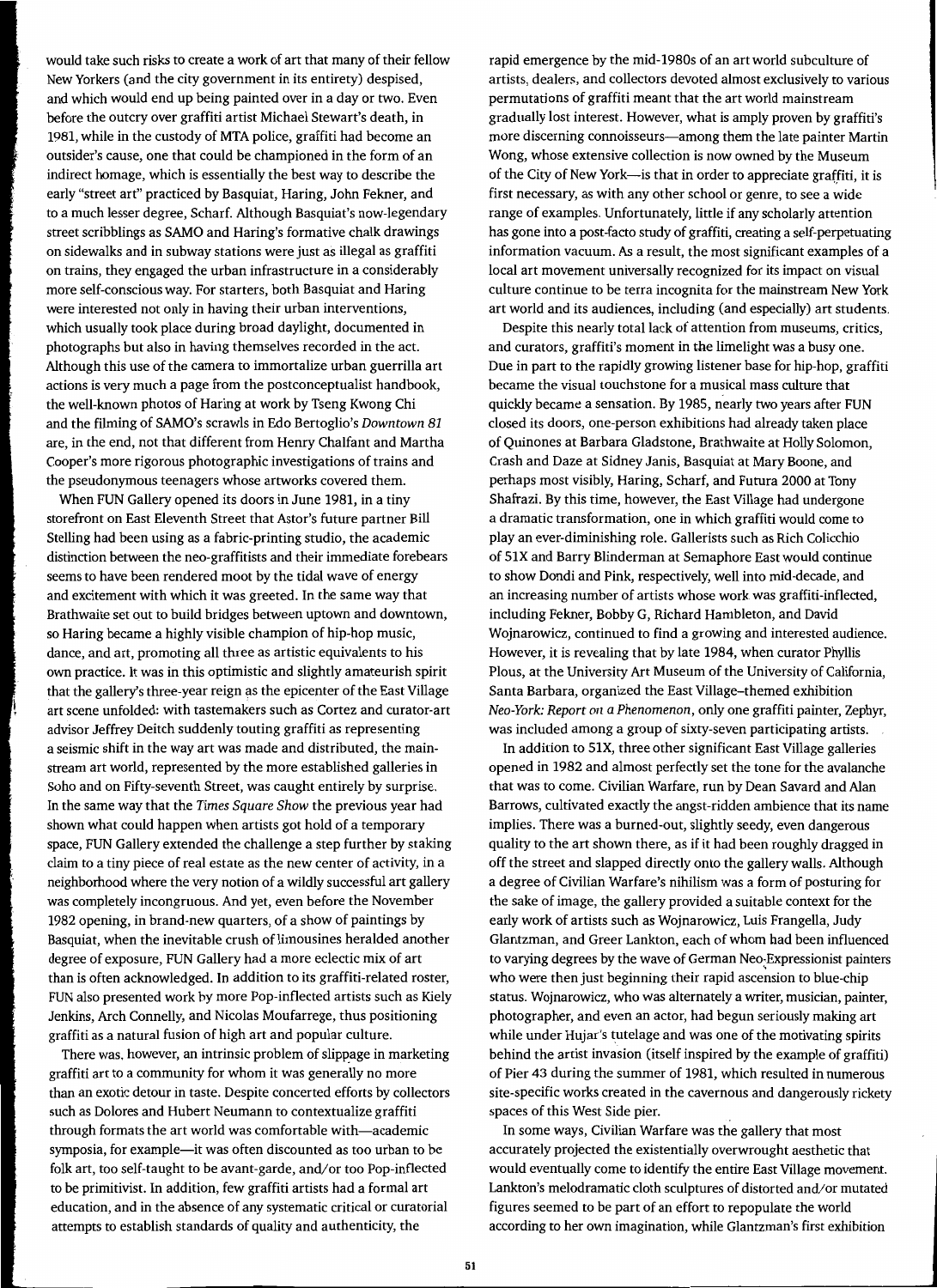was made largely from recycled materials being thrown out from her day job at Artists Space. Frangella, whose background practicing architecture in Argentina was in keeping with his mild-mannered personality, used expressionistic tropes to deconstruct familiar icons of visual culture in witty and often ironic ways.

Gracie Mansion, whose PR instincts helped her parlay an outsider, on-a-shoestring status into a formidable marketing tool as the East Village's best-kriown gallery, began her professional career in 1981 by hiring a limousine with longtime partner Sur Rodney (Sur), and parking it on West Broadway in Soho to lure in prospective clients (they made sure it was stationed along Leo Castelli's daily walking route) to view the works of mail artist Buster Cleveland. In early 1982, Mansion was operating out of the bathroom of her East Ninth Street apartment, with a provisional gallery fittingly called Loo Division. Although her gallery would later have a series of more or less fixed East Village addresses, Mansion's offbeat sense of entrepreneurship lent the space a playful, zany edge that felt like the exact opposite of the Sturm und Orang of Civilian Warfare-her Club 57 to their Mudd Club, so to speak. A true believer in the values of good salesmanship, Mansion painted the gallery's walls a different color for each exhibition, and her closest artist-counterpart was probably Rodney Alan Greenblat, whose irrepressibly silly installations and furniture sculptures belied their extremely canny use of animation and color to push familiar forms into unfamiliar territory.

The highly eclectic nature of Mansion's sensibility encompassed artists as diverse as Mike Bidlo, Green blat, Hujar, Christof Kohlhofer, Stephen Lack, Marilyn Minter, Gary Panter, David Sandlin, Hope Sandrow, Rhonda Zwillinger, and later, Wojnarowicz. While Bidlo was already becoming well known for his highly performative appropriations from Jackson Pollock and Andy Warhol, and Hujar was something of an underground celebrity, Sandrow's large-scale black-and-white photographs were a bit of a departure in that they employed fragmentary and abstracted imagery that was far less flamboyant than the typical East Village work. Lack and Sandlin, who specialized in painterly treatments of pop-culture (Lack) or pop-apocalyptic (Sandlin) imagery, would over time develop into two of the gallery's most influential artists.

Aside from her personal aesthetic, Mansion's greatest impact at the time was her seemingly offhanded but unerring ability to attract press attention for herself and her artists, and she appeared regularly in *People* and other popular magazines throughout the early 1980s. Her casual, affable manner became one of the most publicly identifiable symbols of the East Village scene, even after the neighborhood galleries had largely migrated to Soho's greener pastures.

The opening of the tiny gallery Nature Morte on East Tenth Street in May 1982 presaged the stark differences in style and sensibility that would soon symbolize the East Village's internal tumult for years to come. Although co-owners Alan Belcher and Peter Nagy, both practicing artists, may not have positioned their space as being the anti-FUN Gallery, their tastes, which ran along the lines of the cooler, more ironic Neo-Conceptual art associated with Metro Pictures, helped demonstrate that there was a strong resistance in the community to transforming everything in sight into a sloppy, Neo-Expressionist bacchanal. While Nature Morte did help launch the careers of a number of influential 1980s artists, including Gretchen Bender, Barbara Bloom, Jennifer Bolande, Joel Ottersen, David Robbins, Haim Steinbach, and Julie Wachtel, it is perhaps best remembered for having given the careers of Bleckner and Sherrie Levine a new momentum. Eschewing the unspoken formula by which East Village gallerists showed only new artists of their

### ONE OF THE *EAST VILLAGE EYE'*S MOST IMPORTANT CONTRIBUTIONS FRAMING OF GOSSIP COVE AGE IN SUCH A WAY

## THAT ARTISTS WERE TREATED AS DEMI-GODS"



own generation, Nature Morte sometimes chose to make an enthusiastic case for slightly older artists who enjoyed a strong following among younger artists but were still largely overlooked by the gallery mainstream. As a result, Levine's exhibition 1917, held at Nature Morte in the fall of 1984, attracted exponentially more attention from both the press and collectors than it likely would have at the artist's "home" gallery in Soho, Baskerville +Watson. This strategy was later copied by other galleries of a Neo-Conceptual bent, such as Cash/Newhouse (Allan McCollum), Richard Prince, and International with Monument (Laurie Simmons).

## *Eye on the East Village*

By late 1982, media coverage of the East Village had begun with a trickle, first in the form of Moufarrege's articles championing the scene in both *Arts Magazine* and *GQ,* and ending with Rene Ricard's FUN-oriented perspective in the November issue of *Artforum.l* In any discussion of East Village galleries and the media, however, the central role played by Leonard Abrams's publication *East Village Eye,* which enjoyed a seven-and-a-half-year run from 1979 to early 1987, must be cited. Although the launching of the *Eye* preceded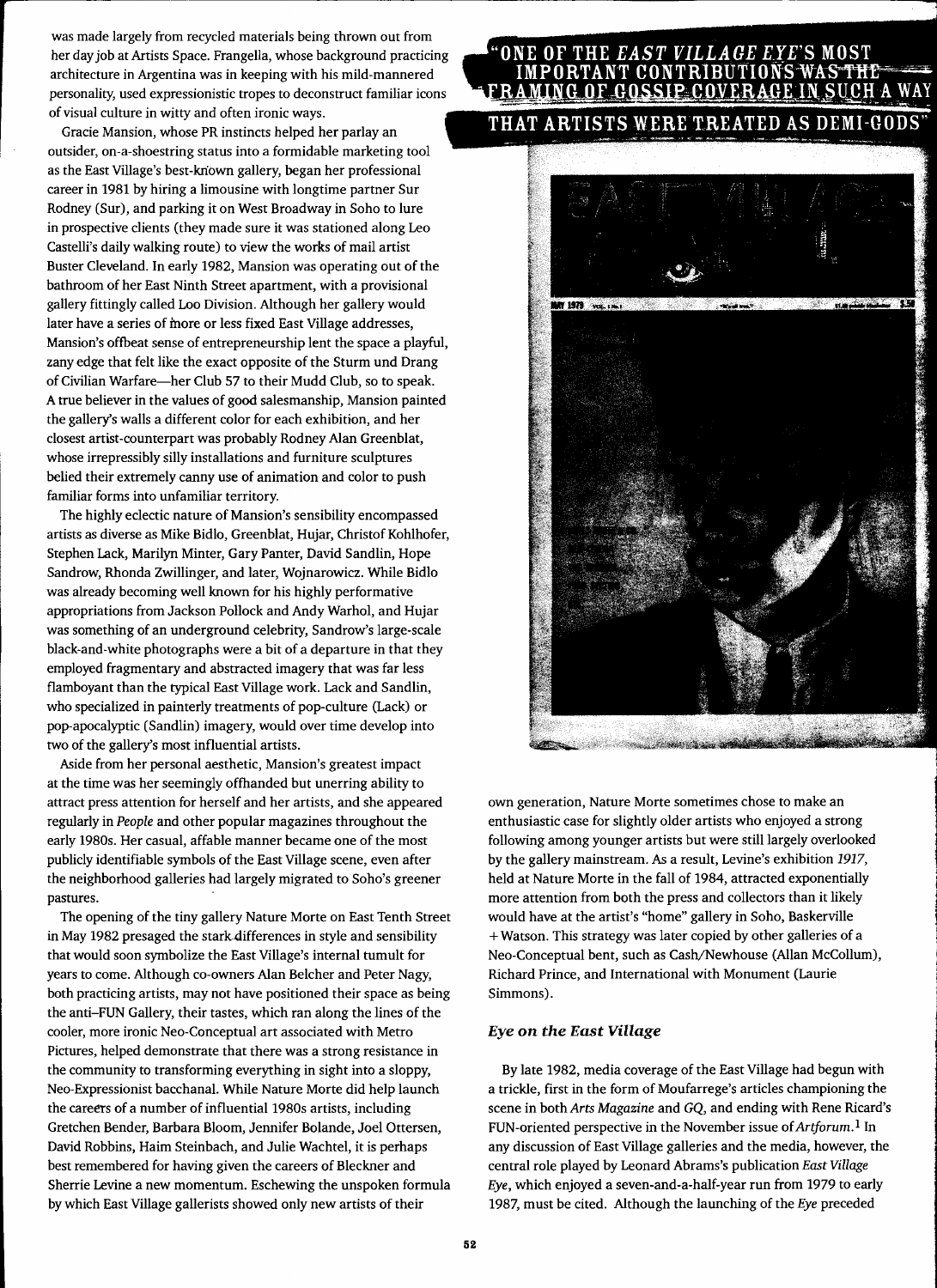

the opening of FUN Gallery by two full years, the paper proved itself a devoted and reliable showcase for the multitude of neighborhood art practices. It had already proved itself a strong supporter of CoLab, ABC No Rio, and Fashion Moda, and Abrams devoted extensive coverage to the *Times Square Show* during the summer of 1980. One of the *East Village Eye's* most important contributions was the framing of gossip coverage in such a way that artists were treated as demi-gods, so that in a typical column by Beauregard Houston-Montgomery, for example, the appearance of Zwillinger or Futura at a gallery opening received the same breathless attention that Bianca or Andy would in another part of town. Another of Abrams's key contributions was the paper's commissioning of local artists to transform the centerfold into an artwork. This simple but effective tool not only helped disseminate their images far beyond the limits of the artists' immediate circles but meant that heretofore unknown artists—a brief list would include Keiko Bonk, Dickson, Greenblat, Kohlhofer, Michael Roman, and John Sex-became part of a broader campaign to showcase new art as the defining factor of the East Village's draw as a distinctive place to live, work, or visit. The *Eye's*  unswerving editorial position was to advocate for the neighborhood's uniqueness; even when money became a central part of the equation, it was as important for Abrams in 1984 to support Gracie Mansion and SIX as it had been to support CoLab and Fashion Moda a few years earlier.

## *Nightlife and the Interdisciplinm·y Club*

By 1983, one of the cornerstones of the East Village art scene, its nightlife, began to fall definitively into place. Nocturnal visibility has always been vital (and still is) to achievement in various sectors of New York's cultural intelligentsia, but what became evident in the early years of the East Village was the first glimmerings of a truly interdisciplinary practice. To the surprise (and disappointment)

of some in the East Village, this did not mean that the new galleries were going to combine art openings with performances (although there were always exceptions). What did happenfollowing the example of the cutting-edge programs at Club 57, P.S. 122, and Pyramid Club, and in response to artists who were turning increasingly to performance, theater, and music as a way of expanding their work into social spaces—was that a new type of venue developed in which links were intentionally created between artists, musicians, performers, and playwrights. One extremely successful early example of high art in a club setting was John Jesurun's landmark serial play *Chang in a Void Moon,* which ran every Monday night at the Pyramid Club from June 1982 to June 1983, and featured a number of startling stage effects that were no less surprising for having been created on an infinitesimal budget. With the opening in 1983 of Limbo Lounge (where John Kelly's *Diary of a Somnambulist* was staged a year later) and 8BC, the East Village was suddenly home to a new generation of clubs that were open to an unimaginably broad array of activities. Furthermore, with so many East Village art denizens also moonlighting as members of bands, it was never a surprise to drop in a club and hear live music performed by artists Bonk (Bite Like a Kitty, His Master's Voice), Wojnarowicz (3 Teens Kill 4), or David Humphrey (Details at Eleven).

East Village performance had a number of different outposts, the most short-lived being Club 57. Closing its doors for good in 1983, Club 57 nevertheless spawned an enormously influential group of performers, the most memorable of whom was Magnuson, whose vast array of clichéd middle-American characters is best summarized in her 1984 video collaboration with Tom Rubnitz, *Made for TV.* Although not strictly speaking a musician, Magnuson fronted two bands, Bongwater and Vulcan Death Grip, and was always goading musician friends such as Joey Arias and Wendy Wild to pull out all the stops.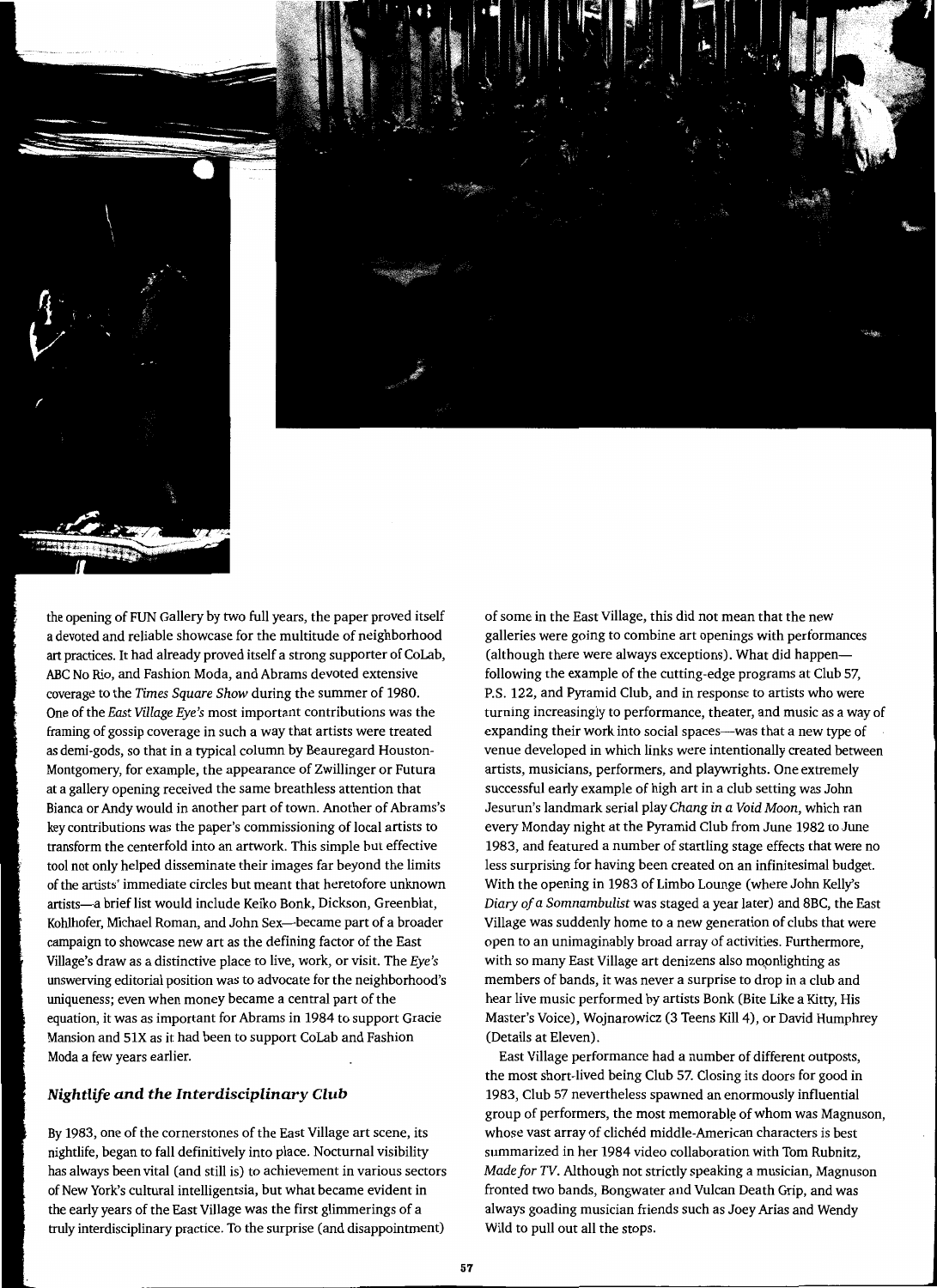The most consistent product of the Club 57 aesthetic, however, was an outspokenly gay cabaret style that was mass-marketed as a kind of crossover sexuality. The early techno-pop singer Klaus Nomi, the flamboyantly show-biz-style performer John Sex, and the female impersonator Lypsinka became, with Arias, the vanguard of a new East Village drag queen prototype: tough, wised-up, and with an aggressive use of androgyny to make him/herself irresistible. At P.S. 122, Mark Russell's program was responsible for championing an extremely varied array of performers, from relative veterans such as Eric Bogosian and Spalding Gray to the new generation represented by Karen Finley, Penny Arcade, lsmael Houston-Jones, and Ethyl Eichelberger. Largely because of its consistently high level of support for the most innovative voices, P.S. 122 found itself in the eye of the hurricane during the National Endowment of the Arts (NEA) crisis of the late 1980s; three of the artists for whom NEA grants were rescinded (Finley, Holly Hughes, and Tim Miller) were regulars on the P.S. 122 stage. Eichelberger was one of the most unforgettable figures of the period, appearing regularly at Pyramid Club, P.S. 122, and more theatrical venues. Coming out of the tradition of the Ridiculous Theater, pioneered by Charles Ludlam in the 1960s, Eichelberger's specialty was re-creating, in drag, the roles of the stage's greatest heroines, rewritten in high absurdist dudgeon and performed with a score of original songs, which he sang while accompanying himself on accordion.

Another way that art intersected with nightlife was through the rapid flourishing of art-themed clubs throughout the mid-1980s. Danceteria, one of the most popular dance clubs, sponsored a number of East Village-related events, and its proprietors, Steve Fouratt and Rudolph, became ubiquitous presences in the art world as well. Area, in Tribeca, was equally ambitious in its treatment of the downtown art scene as a bohemian wonderland, and partythrowers of the moment, such as Tracie Steele, aspired to assemble events with just the right balance of scandal, invention, celebrity, and fun. For a while, Area's claim to fame was its revolving interior art installations, which changed once a month, confusing returning clubbers with a constantly updated milieu. The most ambitious of the mid-1980s night spots, however, was Palladium, a converted rock theater on East Fourteenth Street that became, overnight, the place where downtowners spread their wings. Along with a multitude of art-themed temporary installations (by the likes of Vito Acconci) and exhibitions, Palladium's most desirable room was a VIP lounge named the Mike Todd Room, which featured room-length "permanent" murals by Basquiat. All of these larger clubs-only Palladium was actually located in the East Village, and only barely-were in symbiosis with the East Village art scene, with the major difference being the more intimate scale of most of the nightclubs east of Avenue A, and the occasional hazards in getting to and from them.

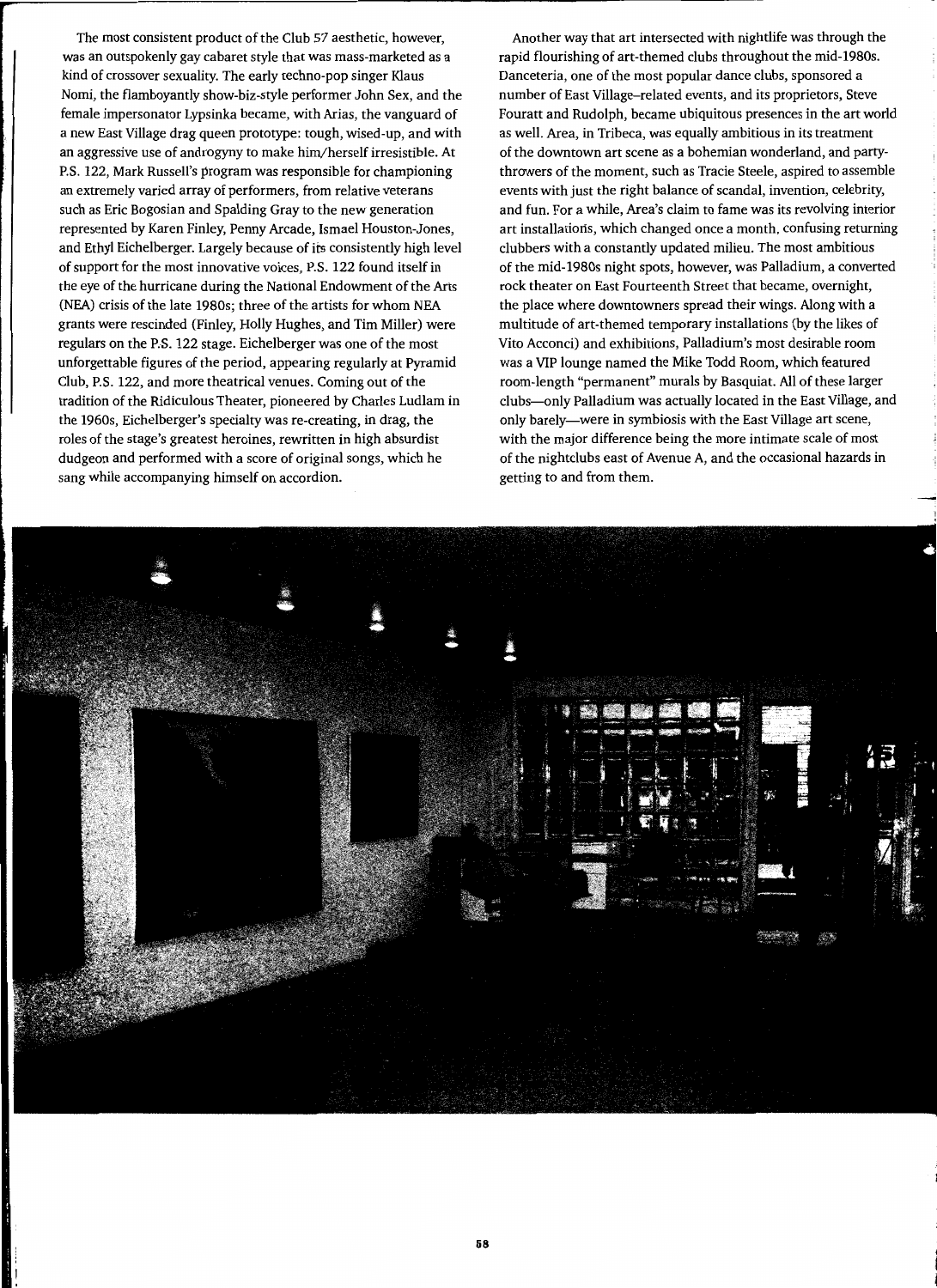## *From Storefronts to High Style, and the Demise*

*As* the number of new galleries grew into the dozens by the end of 1983, surpassing seventy-five by the end of 1984, the East Village scene became the media face of young New York City art. One attractive feature of the galleries' economies was that inexpensive rents meant that art could be sold at more reasonable prices, which in turn spurred more collectors to buy, enabling the artists to produce more work. This formula appealed especially to those who saw themselves as specialists in emerging artists, and the East Village quickly became a magnet for ambitious young gallerists for whom the neighborhood's low rents represented a previously nonexistent chance to make a splash in the art world, without requiring a lot of start-up cash. On the one hand, 1983 saw the opening of both C.A.S.H. Gallery and International with Monument, spaces run by artists whose determinedly antiexpressionist stance was later credited (inaccurately) with having brought an end to the local scene. On the other hand, galleries such as P.P.O.W. and Pat Hearn, whose influence and impact on the New York art world far outlasted the East Village heyday, were the creations of discerning young dealers who entered the East Village at a point when to do so still meant reinventing oneself from whole cloth.<sup>2</sup>

Pat Hearn's was the first East Village gallery to transform the storefront space itself into a highly calculated statement about





*Patti Astor and BiU Stelling inside*  FUN Gallery, 1984

style. With its glass-brick facade, mosaic-patterned tile floor, and built-in planter, Hearn's Avenue B refuge created a subtle and precise visual set piece in which the first exhibitions of George Condo, Peter Schuyff, and Philip Taaffe found a perfect formal complement. Neo-Surrealism, the nickname coined to describe the work of Condo, Schuyff, Stephen Pollack, Milan Kunc, and others, was never actually a bona fide movement, but there was enough of a shared cohesion between the artists that such distinctions didn't matter, since the art, the gallery, and the dealer all seemed to be of a piece. While Schuyff's biomorphic abstractions incorporated geometric patterns, Taaffe's understated appropriations from Bridget Riley and Barnett Newman used techniques of collage and printmaking that deftly concealed their author's deeper intentions.

Hearn's matchless ability to continually expand her horizons enabled her to abandon her doll-house space less than two years after opening it and move to much more spacious and elegant quarters on a virtually abandoned stretch of Ninth Street between Avenues C and D. Just as she had broken one mold by opening her doors, Hearn became the first neighborhood gallerist to scrap the whole stereotype of a uniquely "East Village" artist, choosing instead to work with a diverse roster, including painter Mary Heilmann, sculptor Ti-shan Tsu, and photographers Mark Morrisroe and Jimmy de Sana, none of whom shared any discernible relationship to the local zeitgeist.

As galleries such as Pat Hearn, Nature Morte, International with Monument, and C.A.S.H. began to develop a stylistic countermovement within the East Village, they were quickly outnumbered by the sheer force of galleries representing the consensus style of the moment-Neo-Expressionism--characterized by a loose, brash form of brushwork whose sheer velocity seemed to be a statement about the speed with which the scene itself was growing. By mid-1984, with artist Walter Robinson and critic Carlo McCormick already doing regular coverage of the galleries for the *Eye, Art in America,* and other journals, a coherent image began to emerge. The East Village artist was a kind of media-savvy throwback to an earlier species of bohemian: the 1950s action painter (or sculptor) whose hard-drinking reveries had been updated to include drugs, hard and soft. Although a careful consideration of the early 1980s paintings of Glantzman, Frangella, or Lack would show that their styles are not as fully compatible as they might once have appeared, subtleties of distinction were often lost in the momentary frenzy to declare the neighborhood style an extension of the works of older German artists such as Kiefer, Lupertz, and Baselitz, whose art was only then becoming familiar to American viewers.

One of the most striking distinctions between the Cologne and the East Village schools of early 1980s Neo-Expressionism is the latter's almost naive romanticism, which was quite removed from the melancholic depictions, weighted by history, that were espoused by the former. Sue Coe and Anton van Dalen, who were only half-willing to play into the East Village's self-mythologizing antics, were firmly rooted in an activist position that would have linked them more closely to earlier figures such as Otto Dix and John Heartfield. This was a far cry from the work of Dickson or Wong, for example, who were more focused on recording and interpreting the urban adventures unfolding all around them. Frangella produced a seemingly carved approach to representation that was unlike other artists' work, deploying heroic forms and mythological subjects to suggest a classicism based on the ruins of the future. At other points on the painterly spectrum, one can appreciate the crude but highly effective romanticism of Bonk's modest paintings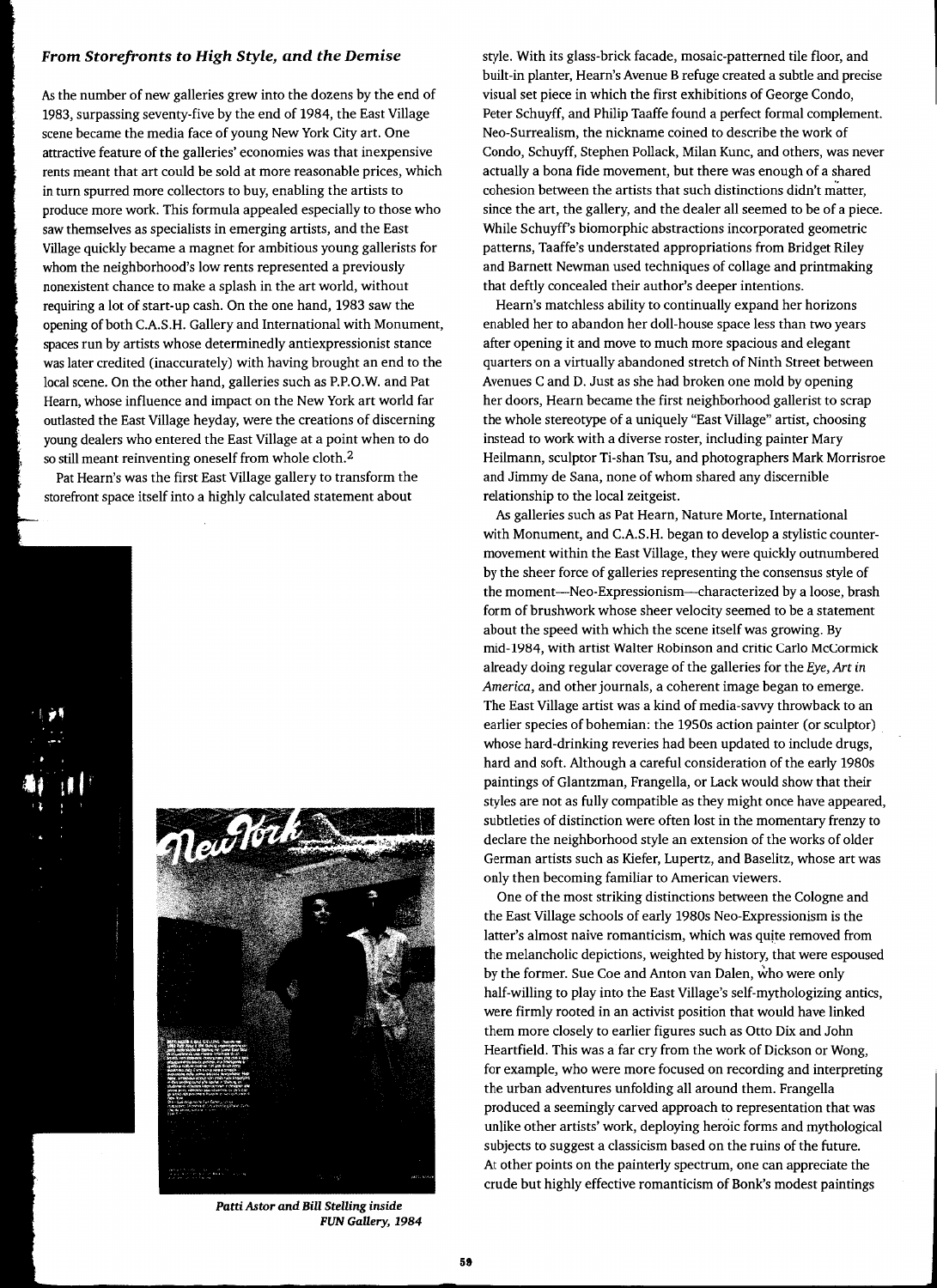of lovers in the moonlight, Robinson's hard-boiled look at pulp paperback covers, Zwillinger's sequined decalcomania, or the sugar-sweet sarcasm and bravura technique of Lack's idealized bits of discarded Americana.

A vital fact about art of the early 1980s, which is rarely absent from any account of the East Village, is the key role played by the general art market boom that lasted roughly from the late 1970s to late 1987/early 1988. For emerging artists, that meant not only that somebody was almost always around to pick up the tab but also that the relatively minor amount of money flowing through the East Village galleries was only a minuscule portion of the overall New York art market purse, access to which was always just a phone call away. Though perhaps a dirty secret, it is nonetheless true that at the very moment that gallerists, artists, and collectors were beginning to flood the East Village, the artists most responsible for the initial boom were already looking for a way out. FUN Gallery's premature closing\_may have had more to do with internal business problems than with the art market per se; but the reality that Basquiat, Haring, and Scharf were already firmly ensconced with Soho galleries surely played a significant role. This was nothing new; many of CoLab's early members, including John Ahearn (with Rigoberto Torres), Jenny Holzer, Joseph Nechvatal, Tom Otterness, and Judy Rifka, had also begun showing in Soho by that time, and any possible disconnect between their earlier idealism and their current marketability did not seem to preoccupy them much. Nevertheless, the underlying tension and fraught exchange between mainstream and periphery were probably the most telling factors in the neighborhood's eventual demise as a gallery locale, since some artists who had started out seeing themselves in opposition to the art establishment ended up feeling that validation by museums and important collectors would happen only under the aegis of a more established gallery. The ideal solution was to combine the best of both worlds, as when Pat Hearn and Leo Castelli joined forces in 1987 to mount a double exhibition of Schuyffs work, for example; but it was usually difficult for the East Village gallerists to compete, and increasingly the neighborhood dealers came to be seen less as ends in themselves and more as springboards to the big time, which invariably meant Soho.

The classic East Village look probably peaked around 1985, at galleries such as Piezo Electric and Semaphore East, which combined a deliberately eclectic approach to style with a calm demeanor that was in keeping with the prospect that the East Village might last forever. Piezo, run by Elizabeth McDonald and Doug Milford, presented the works of Bonk, along with experimental photography by Philip Pocock, the process-based landscapes of Freya Hansell, Becky Howland's sculptural renditions of power-line towers, Louis Renzoni's shadowy figure paintings, and Robinson's offhand homages to a lost era of true cynicism (as opposed to its fairy-tale variety). Semaphore East, run by future museum curator Barry Blinderman, leaned toward a more comics-derived style, with Wong's obsessively rendered paintings of the Lower East Side shown alongside Lady Pink's graffiti-derived work, Mark Kostabi's cartoonish imitations of Haring's work, and Ellen Berkenblit's small, enigmatic paintings of semi-abstract figures and animals.

Also by this time, the sheer density of East Village galleries made the original style seem more or less generic, with the result being that painters such as Kostabi and Rick Prol began to intentionally blur the distinctions between the notion of a bohemian artistic intensity and the careful packaging of a commercial product. At a certain point, in fact, it seemed that in order to thrive, East Village galleries had to keep upping the ante, whether in the form of Mo David Gallery's sponsorship of Stelarc's 1984 body suspension piece





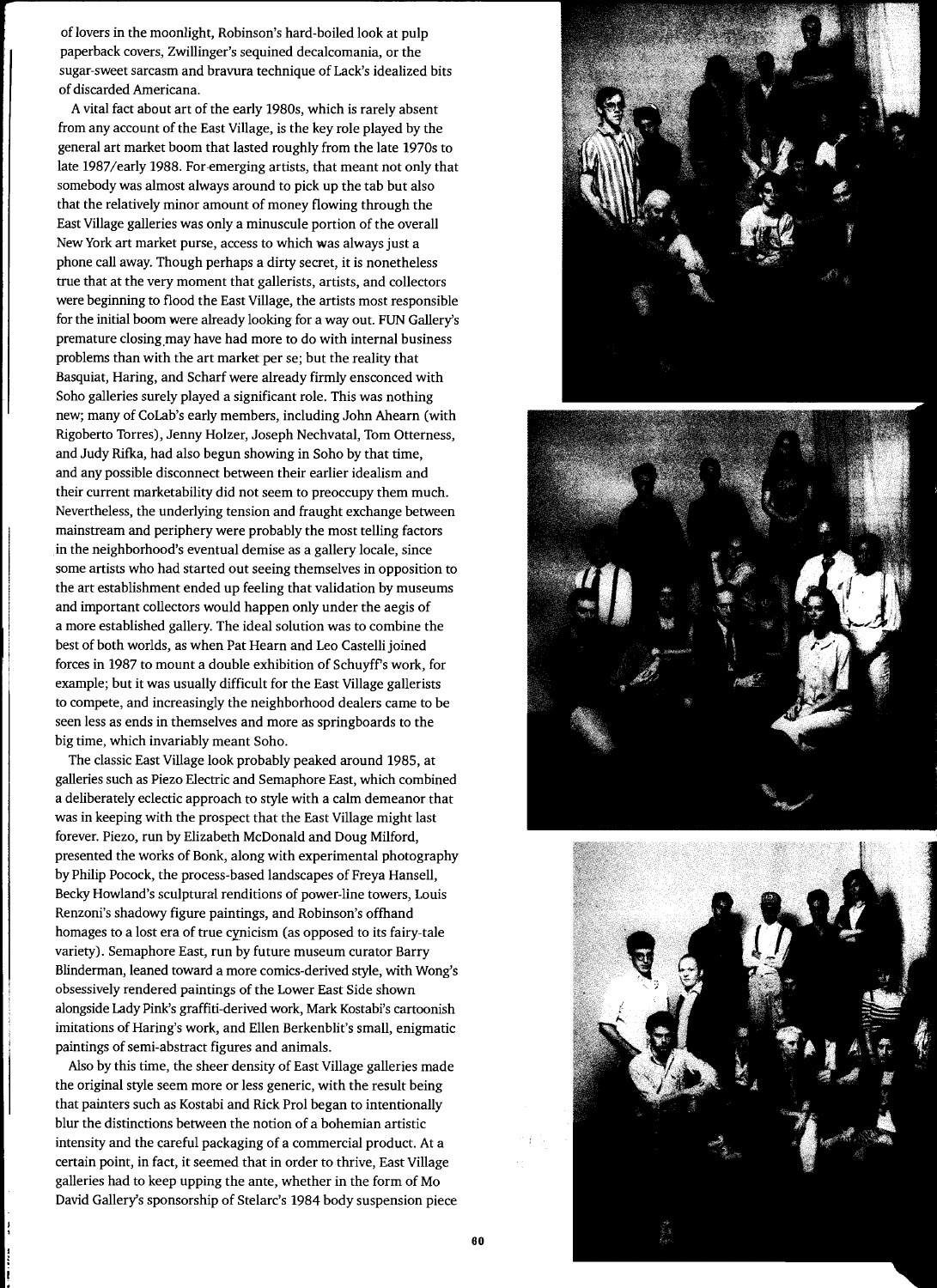

over East Eleventh Street, or James Romberger and Marguerite van Cooke's legendary all-night parties, which were often remembered more vividly by their participants than the exhibitions for which they had served as openings.

Strains of a somewhat more overripe East Village style began to appear by 1985, in the form of galleries whose content seemed completely unrelated to any previous manifestation of East Village sensibility, such as the Sharpe and Wolff galleries, run by Deborah Sharpe and Jamie Wolff, respectively. Sharpe's roster featured a cheerful, almost decorative group of painters and sculptors, including Cheryl Laemmele, Mark Dean, and Michael Lucero, whose predominantly imagistic work was based on strong, simple color schemes. Wolff Gallery, whose space presented itself as a Fifty-seventh Street gallery in miniature, specialized in such Sohoinspired fare as the midwestern Surrealism of Will Mentor and the process-based abstractions of Suzanne Joelson. Massimo Audiello, whose roster was a somewhat more eclectic version of his best friend Pat Hearn's, ran one of the few late-blooming East Village galleries that managed to exude a renegade taste, whether in the form of exhibitions of the paintings of McDermott & McGough, whose theatrical antics had been mainstays of the downtown scene for years, or group shows such as *The Chi Chi Show,* which was dedicated to Hearn's pet Chihuahua.

The first inside mortal blow to the established conventions of East Village taste came in the form of a curatorial double-header attained in 1984 by the husband-and-wife team of Collins and Milazzo, who organized two completely different group shows, with different titles and artists, concurrently at Nature Morte and International with Monument. Tricia Collins and Richard Milazzo, whose textual specialty was a brand of overheated poststructuralist debate that frequently straddled the boundaries of stream-of-consciousness poetry, were deft proselytizers of the antiexpressionist ethos that had sprung up around these and like-minded galleries. Prior to their appearance, the East Village had enjoyed the attention of a number of art writers, but no curators had identified themselves so thoroughly with a particular group of artists, some of whom would appear in virtually all of their projects. Although their work as curators may not have had an underlying mandate beyond their personal affinity for some artists whose work was clearly of a more conceptual bent (Gretchen Bender, Peter Nagy, Sarah Charlesworth) and others whose work was clearly not (Jonathan Lasker, Saint-Clair Cemin, Kevin Larmon), Collins and Milazzo were fervent believers in the eventual triumph of their cause, and the energy and direction they provided helped propel a nascent movement into the spotlight.

Although a second wave of conceptual artists, focusing specifically on photographic practice, had begun exhibiting in New York by the end of the 1970s and had even been publicly recognized through the work of Cindy Sherman, the local art scene in the early 1980s was still largely identified by the much-publicized resurgence of painting as the dominant medium. In the East Village, a conceptual strain had been actively fostered from the beginning, with the activities of Group Material and Nature Morte, but it was still very much a minority position. This situation changed radically in 1985, when the two artists whose work would ultimately transform the East Village from the inside out—Peter Halley and Jeff Koons each had his first one-person gallery show at International with Monument, run by dealer Elizabeth Koury and artist Meyer Vaisman. Both of these exhibitions had a seismic effect on the art world, but of a very different nature than Basquiat's FUN Gallery limousine-led phenomenon only three years earlier. Gone without a trace were the street credibility, the music and dancing, and the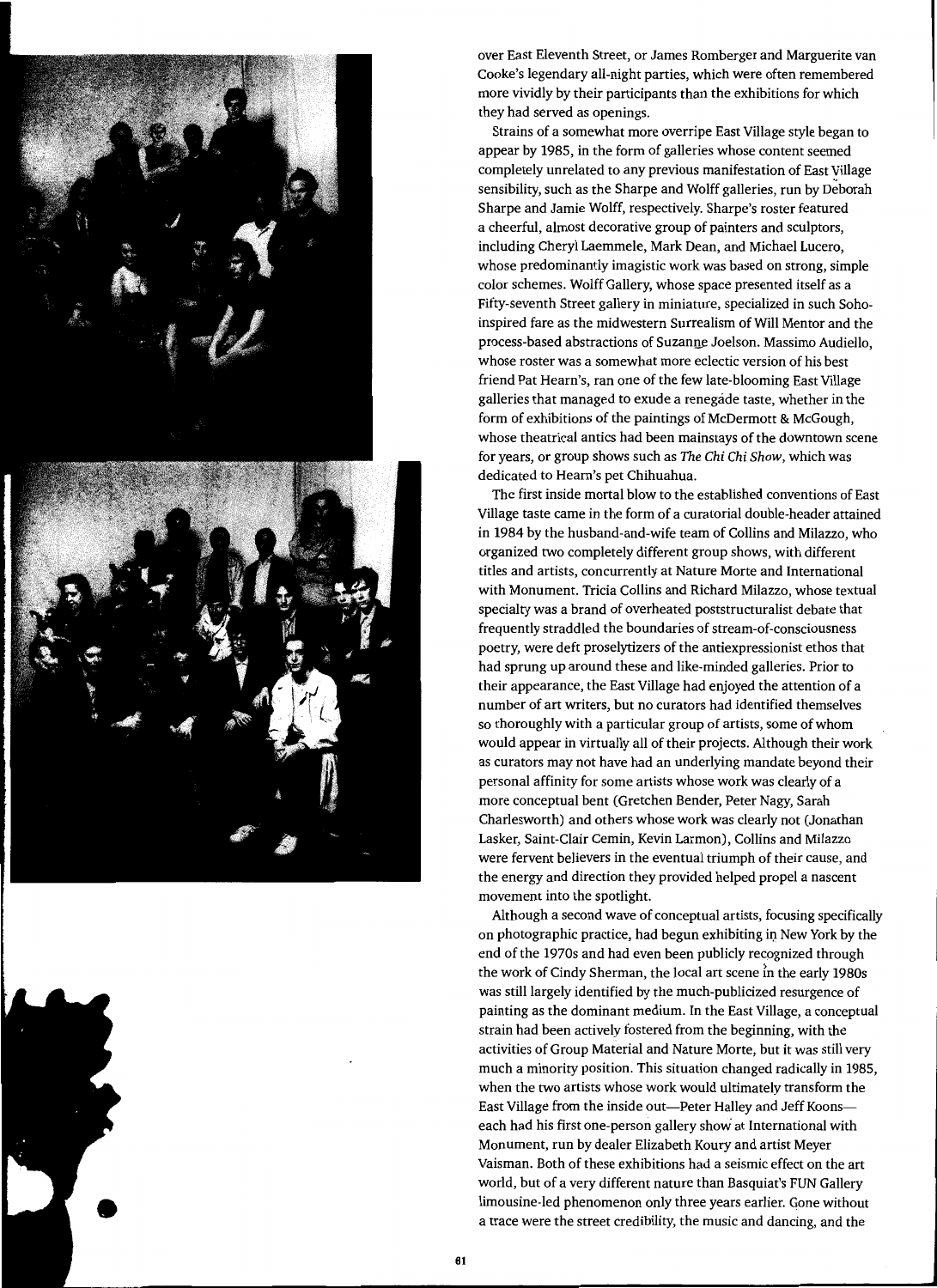



Piñero/Wong, 1986. Courtesy of Tom Warren. See checklist

out-of-control all-night antics; in their place was a perfectly replicated version of the official art world that was no different for its being located on East Seventh Street between First Avenue and Avenue A. Koons's riveting May 1985 debut, which featured his now-legendary aquariums with basketballs suspended underwater, bronze rafts, and aqualungs, was the art world's first sustained glimpse of an artist whose passionate aesthetic embrace of banality would quickly galvanize an international audience. Halley's first exhibition, that October, consisting of early Day-Glo abstractions of luminous "cells" made with artificial stucco, drew a somewhat more hostile reaction, partly because his industrial-looking work was so drastically removed from the established East Village prototype, but also because it was accompanied by densely argued theoretical essays that linked his work persuasively to historical figures such as Donald Judd and Robert Smithson.

Although the accepted wisdom about this moment in New York art history is that the success of the artists associated with International with Monument helped to hasten the demise of the East Village scene, this claim doesn't take into account that the very myth of the neighborhood as a serious challenger to the ways of the established New York art world was never supported by the facts. The East Village was certainly a viable alternative for some years, but its successes were invariably dependent on recognition by the mainstream, and once its novelty had worn off, this equation became increasingly difficult to sustain. Furthermore, International with Monument's formula of championing a new generation (Halley and Koons, and eventually, the highly synthetic semiotic paintings of Ashley Bickerton) in tandem with underappreciated older artists such as Charlesworth, Prince, and Simmons meant that Koury and Vaisman harbored few illusions about their gallery being an "alternative" to Soho. It was, for all intents and purposes, Soho East, a fact that was dramatically underscored barely a year later when the legendary Sonnabend Gallery hosted a four-person exhibition of Bickerton, Halley, Koons, and Vaisman, which became one of the most talked-about exhibitions of the year. Neo-Geo was the new catch-phrase on everyone's lips. In a matter of four short years, the art world had evolved from making its tentative way to FUN Gallery and celebrating the outré surroundings to expressing shock and dismay over the fact that an established East Village gallery seemed to have little if any desire to remain in the neighborhood. The position of Vaisman in particular, who was representing the other three artists in his gallery while showing his own artwork at Jay Gorney's gallery a few blocks away, was increasingly recognized as that of someone who had little to no interest in the counterculture roots of the East Village, but whose entrepreneurial instincts were at least as keenly honed as those of Astor, Mansion, or Hearn.

As if on cue, within six months of the Sonnabend opening, the